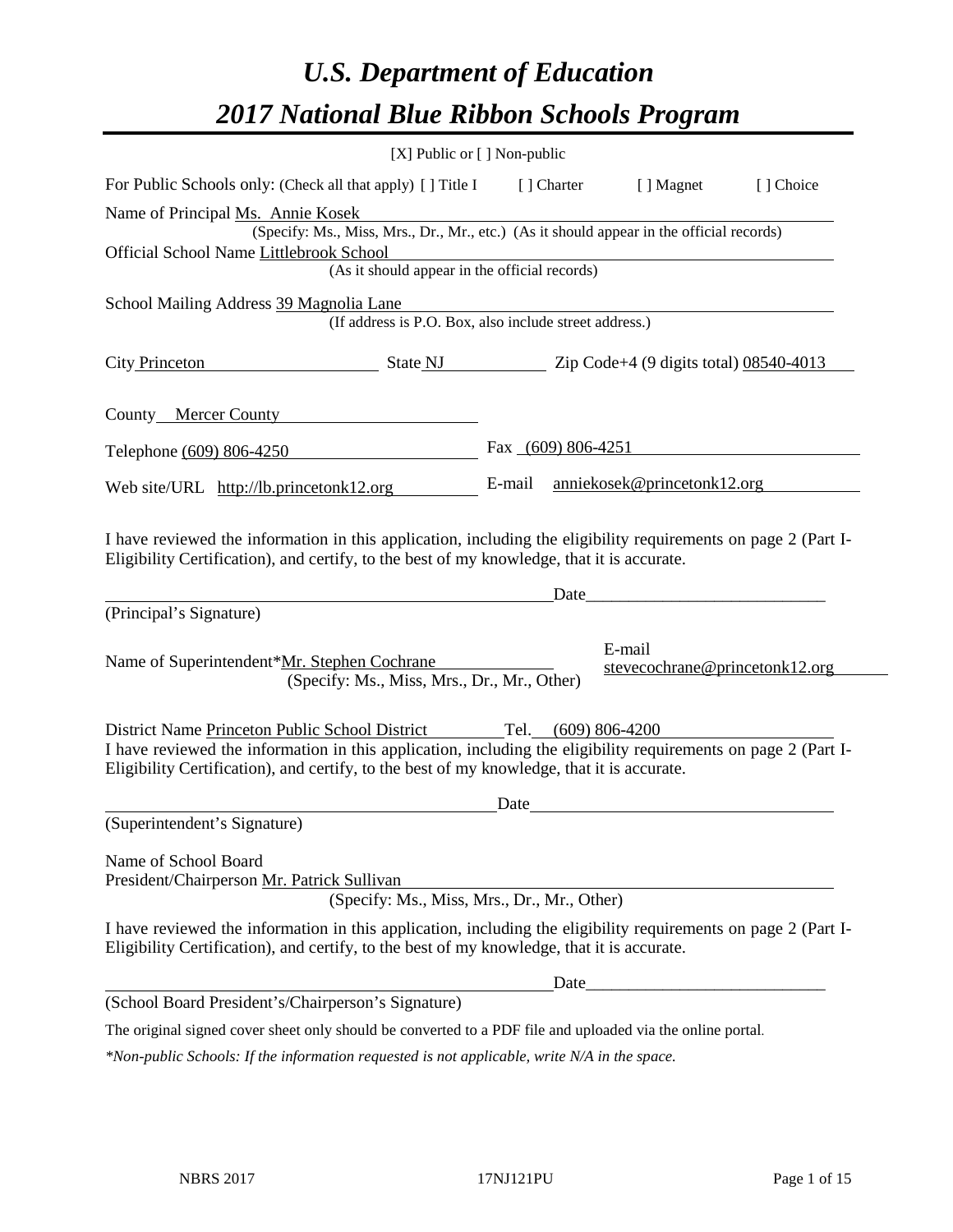The signatures on the first page of this application (cover page) certify that each of the statements below, concerning the school's eligibility and compliance with U.S. Department of Education and National Blue Ribbon Schools requirements, are true and correct.

- 1. The school configuration includes one or more of grades K-12. (Schools on the same campus with one principal, even a K-12 school, must apply as an entire school.)
- 2. All nominated public schools must meet the state's performance targets in reading (or English language arts) and mathematics and other academic indicators (i.e., attendance rate and graduation rate), for the all students group and all subgroups, including having participation rates of at least 95 percent using the most recent accountability results available for nomination.
- 3. To meet final eligibility, all nominated public schools must be certified by states prior to September 2017 in order to meet all eligibility requirements. Any status appeals must be resolved at least two weeks before the awards ceremony for the school to receive the award.
- 4. If the school includes grades 7 or higher, the school must have foreign language as a part of its curriculum.
- 5. The school has been in existence for five full years, that is, from at least September 2011 and each tested grade must have been part of the school for the past three years.
- 6. The nominated school has not received the National Blue Ribbon Schools award in the past five years: 2012, 2013, 2014, 2015, or 2016.
- 7. The nominated school has no history of testing irregularities, nor have charges of irregularities been brought against the school at the time of nomination. The U.S. Department of Education reserves the right to disqualify a school's application and/or rescind a school's award if irregularities are later discovered and proven by the state.
- 8. The nominated school has not been identified by the state as "persistently dangerous" within the last two years.
- 9. The nominated school or district is not refusing Office of Civil Rights (OCR) access to information necessary to investigate a civil rights complaint or to conduct a district-wide compliance review.
- 10. The OCR has not issued a violation letter of findings to the school district concluding that the nominated school or the district as a whole has violated one or more of the civil rights statutes. A violation letter of findings will not be considered outstanding if OCR has accepted a corrective action plan from the district to remedy the violation.
- 11. The U.S. Department of Justice does not have a pending suit alleging that the nominated school or the school district as a whole has violated one or more of the civil rights statutes or the Constitution's equal protection clause.
- 12. There are no findings of violations of the Individuals with Disabilities Education Act in a U.S. Department of Education monitoring report that apply to the school or school district in question; or if there are such findings, the state or district has corrected, or agreed to correct, the findings.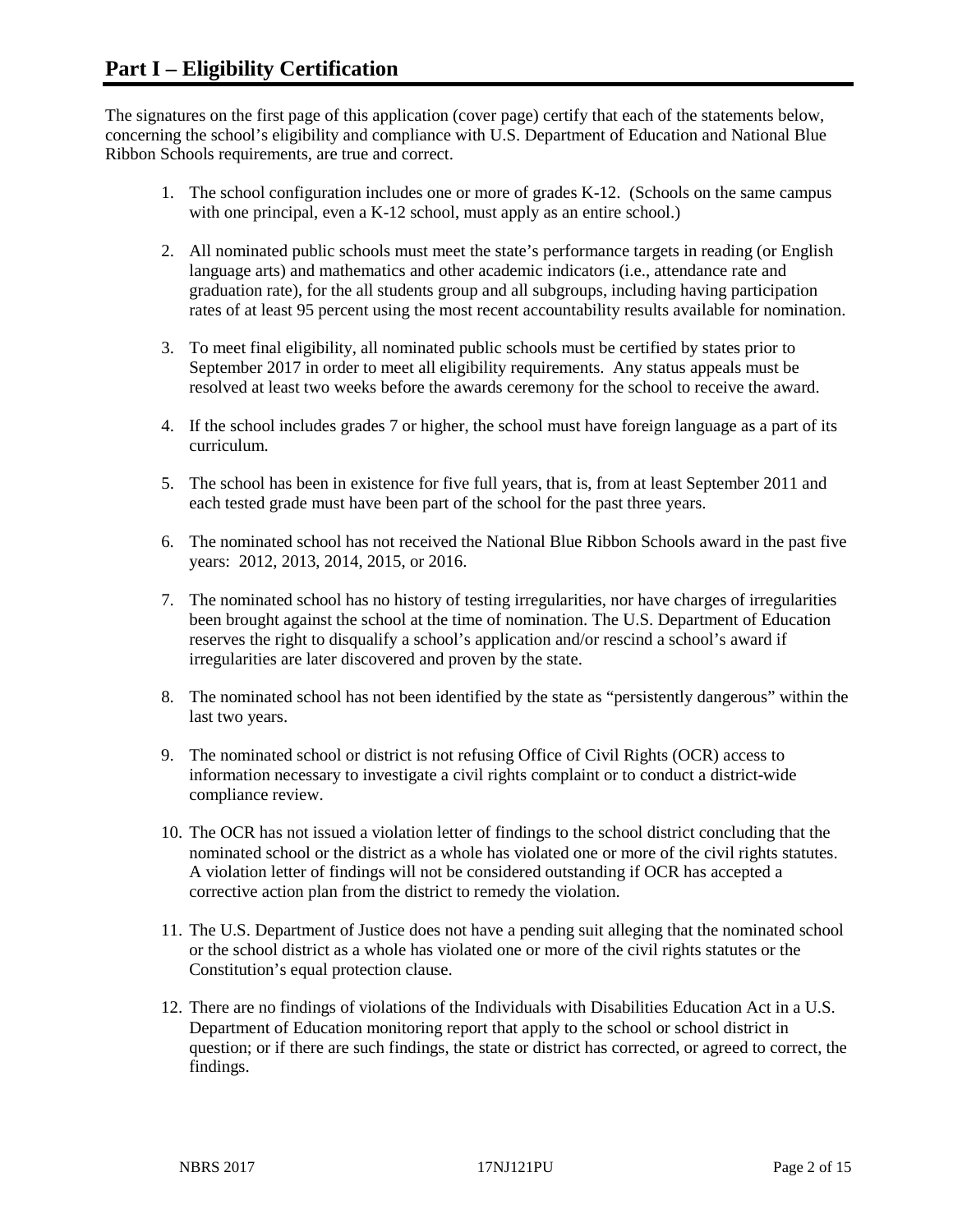# **PART II - DEMOGRAPHIC DATA**

#### **Data should be provided for the most recent school year (2016-2017) unless otherwise stated.**

#### **DISTRICT**

1. Number of schools in the district  $\frac{4}{4}$  Elementary schools (includes K-8) (per district designation): 1 Middle/Junior high schools 1 High schools 0 K-12 schools

#### 6 TOTAL

**SCHOOL** (To be completed by all schools)

2. Category that best describes the area where the school is located:

[] Urban or large central city [X] Suburban with characteristics typical of an urban area

[ ] Suburban

- [ ] Small city or town in a rural area
- [ ] Rural
- 3. Number of students as of October 1, 2016 enrolled at each grade level or its equivalent in applying school:

| Grade                           | # of         | # of Females | <b>Grade Total</b> |
|---------------------------------|--------------|--------------|--------------------|
|                                 | <b>Males</b> |              |                    |
| <b>PreK</b>                     | 0            | 0            | 0                  |
| K                               | 22           | 27           | 49                 |
| $\mathbf{1}$                    | 33           | 28           | 61                 |
| $\overline{2}$                  | 33           | 27           | 60                 |
| 3                               | 15           | 36           | 51                 |
| 4                               | 35           | 31           | 66                 |
| 5                               | 36           | 26           | 62                 |
| 6                               | $\theta$     | $\theta$     | 0                  |
| 7                               | 0            | 0            | 0                  |
| 8                               | $\theta$     | $\theta$     | 0                  |
| 9                               | 0            | 0            | 0                  |
| 10                              | 0            | 0            | 0                  |
| 11                              | 0            | 0            | 0                  |
| 12 or higher                    | 0            | 0            | 0                  |
| <b>Total</b><br><b>Students</b> | 174          | 175          | 349                |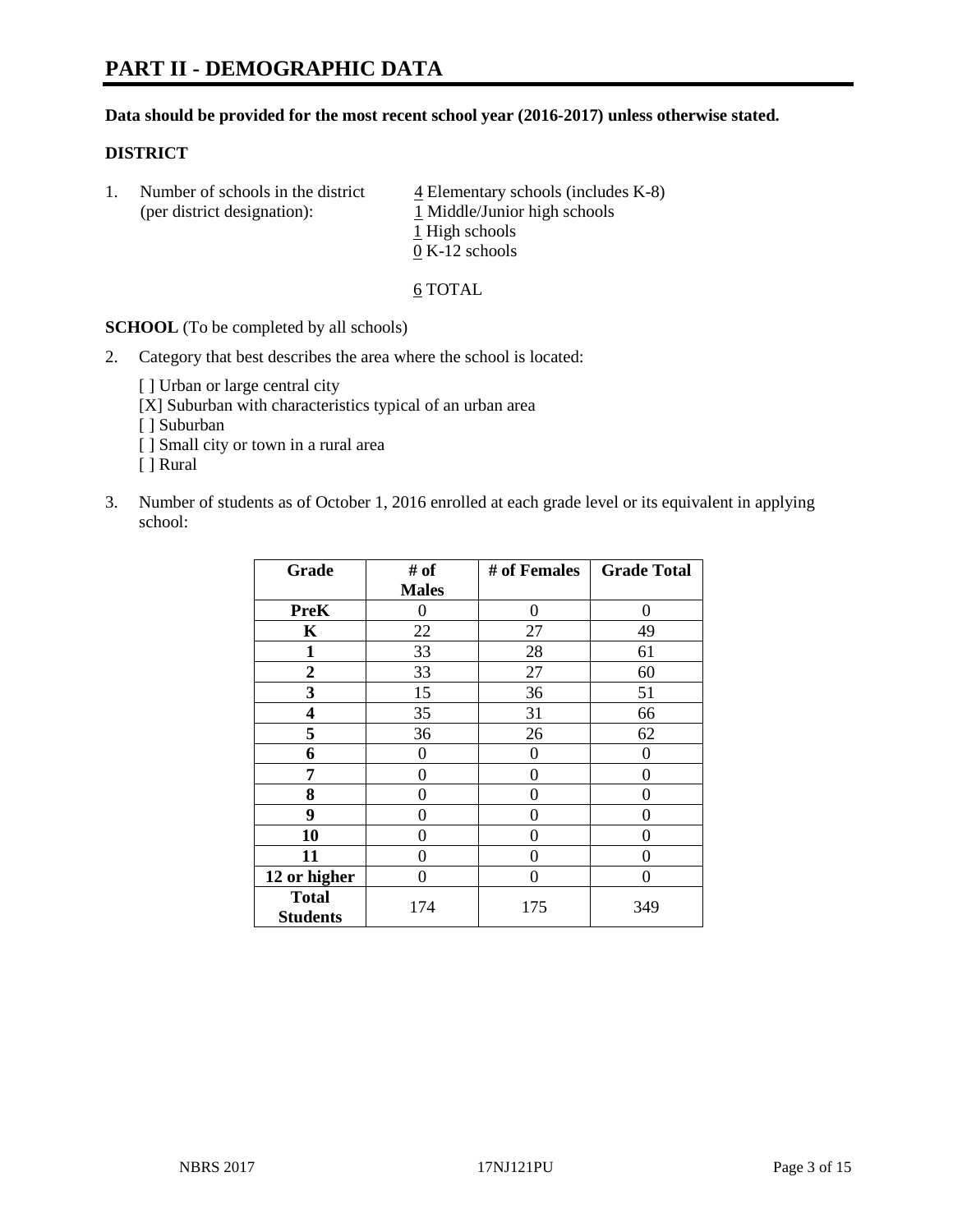the school: 24 % Asian

4. Racial/ethnic composition of  $\qquad 0 \%$  American Indian or Alaska Native 6 % Black or African American 7 % Hispanic or Latino 0 % Native Hawaiian or Other Pacific Islander 51 % White 12 % Two or more races **100 % Total**

(Only these seven standard categories should be used to report the racial/ethnic composition of your school. The Final Guidance on Maintaining, Collecting, and Reporting Racial and Ethnic Data to the U.S. Department of Education published in the October 19, 2007 *Federal Register* provides definitions for each of the seven categories.)

5. Student turnover, or mobility rate, during the 2015 – 2016 school year: 12%

This rate should be calculated using the grid below. The answer to (6) is the mobility rate.

| <b>Steps For Determining Mobility Rate</b>         | Answer |  |
|----------------------------------------------------|--------|--|
| (1) Number of students who transferred to          |        |  |
| the school after October 1, 2015 until the         | 23     |  |
| end of the 2015-2016 school year                   |        |  |
| (2) Number of students who transferred             |        |  |
| <i>from</i> the school after October 1, 2015 until | 15     |  |
| the end of the 2015-2016 school year               |        |  |
| (3) Total of all transferred students [sum of      | 38     |  |
| rows $(1)$ and $(2)$ ]                             |        |  |
| (4) Total number of students in the school as      | 329    |  |
| of October 1, 2015                                 |        |  |
| (5) Total transferred students in row (3)          | 0.116  |  |
| divided by total students in row (4)               |        |  |
| $(6)$ Amount in row $(5)$ multiplied by 100        | 12     |  |

6. English Language Learners (ELL) in the school:  $10\%$ 

36 Total number ELL

Specify each non-English language represented in the school (separate languages by commas): Spanish, Serbian, Russian, Romanian, Moldovan, Persian/Farsi, Portuguese, Haitian Creole, Mandarin Chinese, Cantonese Chinese, French, Korean, Japanese, Italian, Hindi, German, Danish, Arabic, Bengali, Tamil, Gujarati

- 7. Students eligible for free/reduced-priced meals: 12 % Total number students who qualify:  $\frac{44}{1}$
- 8. Students receiving special education services: 21 %

75 Total number of students served

Indicate below the number of students with disabilities according to conditions designated in the Individuals with Disabilities Education Act. Do not add additional conditions. It is possible that students may be classified in more than one condition.

| 28 Speech or Language Impairment                      |
|-------------------------------------------------------|
|                                                       |
| $\underline{0}$ Visual Impairment Including Blindness |
|                                                       |
|                                                       |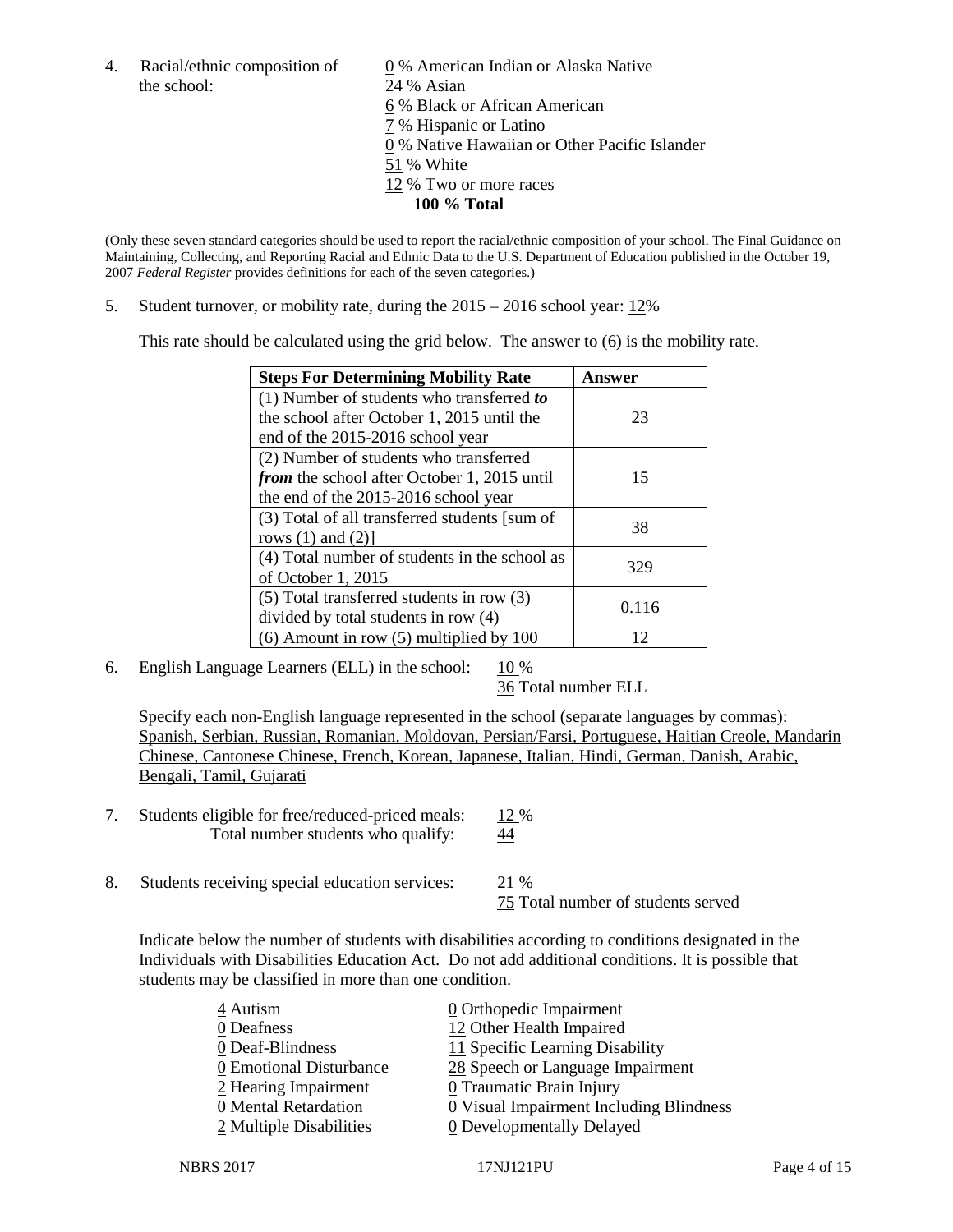- 9. Number of years the principal has been in her/his position at this school:  $\frac{14}{1}$
- 10. Use Full-Time Equivalents (FTEs), rounded to nearest whole numeral, to indicate the number of school staff in each of the categories below:

|                                        | <b>Number of Staff</b> |
|----------------------------------------|------------------------|
| Administrators                         |                        |
| Classroom teachers including those     |                        |
| teaching high school specialty         | 19                     |
| subjects                               |                        |
| Resource teachers/specialists/coaches  |                        |
| e.g., reading, math, science, special  | 15                     |
| education, enrichment, technology,     |                        |
| art, music, physical education, etc.   |                        |
| Paraprofessionals under the            |                        |
| supervision of a licensed professional | 12                     |
| supporting single, group, or classroom |                        |
| students.                              |                        |
| Student support personnel              |                        |
| e.g., guidance counselors, behavior    |                        |
| interventionists, mental/physical      |                        |
| health service providers,              | 5                      |
| psychologists, family engagement       |                        |
| liaisons, career/college attainment    |                        |
| coaches, etc.                          |                        |

- 11. Average student-classroom teacher ratio, that is, the number of students in the school divided by the FTE of classroom teachers, e.g.,  $22:1$  18:1
- 12. Show daily student attendance rates. Only high schools need to supply yearly graduation rates.

| <b>Required Information</b> | 2015-2016 | 2014-2015 | 2013-2014 | 2012-2013 |     |
|-----------------------------|-----------|-----------|-----------|-----------|-----|
| Daily student attendance    | 96%       | 96%       | 97%       | 95%       | 96% |
| High school graduation rate | 0%        | 0%        | 0%        | 9%        | 0%  |

### 13. **For high schools only, that is, schools ending in grade 12 or higher.**

Show percentages to indicate the post-secondary status of students who graduated in Spring 2016.

| <b>Post-Secondary Status</b>                  |    |
|-----------------------------------------------|----|
| Graduating class size                         |    |
| Enrolled in a 4-year college or university    | 0% |
| Enrolled in a community college               | 0% |
| Enrolled in career/technical training program | 0% |
| Found employment                              | 0% |
| Joined the military or other public service   | 0% |
| )ther                                         |    |

14. Indicate whether your school has previously received a National Blue Ribbon Schools award. Yes No X

If yes, select the year in which your school received the award.

15. In a couple of sentences, provide the school's mission or vision statement.

Our mission is to prepare all students to lead lives of joy and purpose as knowledgeable, creative, and compassionate citizens of a global society.

16. **For public schools only**, if the school is a magnet, charter, or choice school, explain how students are chosen to attend.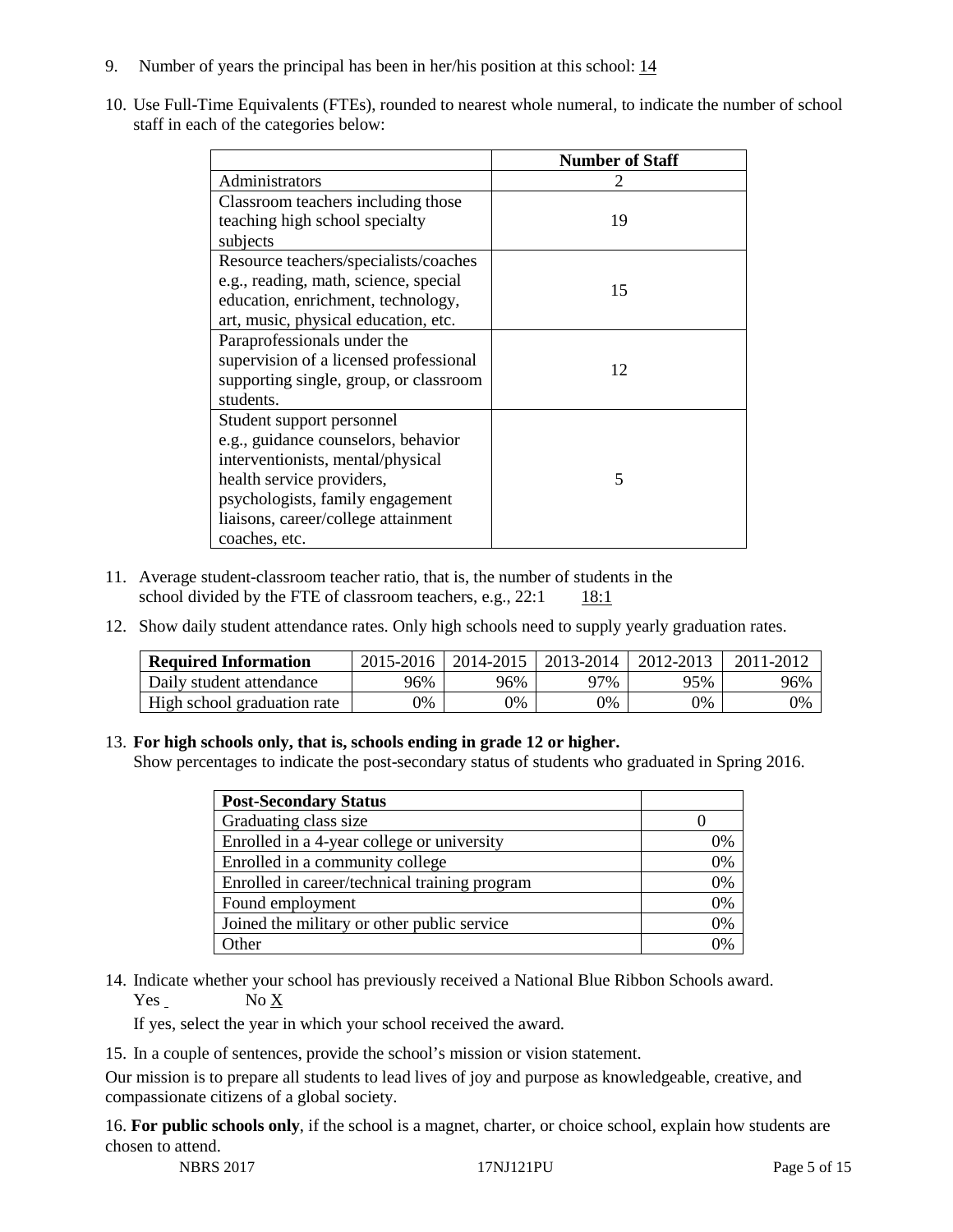# **PART III – SUMMARY**

Littlebrook Elementary School is tucked away in a quiet neighborhood of Princeton Township. Rich in diversity and culture, we are home to approximately 350 kindergarten through fifth grade students. Enriched by the Princeton community, our school serves a diverse, multicultural, and multilingual population. Recently named the best public school in New Jersey and the number three school in the nation by Niche.com, families move into the neighborhood specifically for the opportunity for their children to attend Littlebrook School.

We are dedicated to providing a learning environment that stimulates all aspects of the intellect and responds to the diverse needs of the entire school community. We believe that children learn best within a secure physical and emotional setting, respecting all learners. We are connected by our desire for our students to grow into responsible members of our community. Our environment is harmonious, where respect for all students, staff, and families serves as the cornerstone of all we do.

Littlebrook School is a place of partnership where educators work closely with one another, where relationships with families are forged, and where collaboration with individuals and organizations throughout our community and the world support the highest levels of teaching and learning. We are a true community of learners who strive to foster the pursuit of academic excellence and the development of creativity, responsibility, and respect. Our school is a place of innovation where curiosity is sparked, risktaking is encouraged, and mistakes are viewed as opportunities for deeper understanding and creative problem solving.

The diversity of our school community is one of our greatest assets. We recognize and embrace individuality while building upon the idea that we are more alike than unalike, at school and in our global society. Littlebrook's beloved giraffe mascot, Ravioli, reminds us all of the importance of sticking our necks out for others by being caring and kind. Each day begins with Morning Meeting, where students are greeted with welcoming words and opportunities to make personal connections through sharing and group activities. Technology, critical thinking skills, and creativity are taught throughout the disciplines--literacy, mathematics, visual and performing arts, the sciences, and physical education. Our goal is to create lifelong learners who use their knowledge and unique strengths and talents to fulfill their personal mission.

Each year, we are honored to host artists and historians who work with our students in science, social studies, storytelling, and music. In May, our PTO supports a day-long Science Expo. Scientists from the Princeton area, many of them Littlebrook parents, create engaging, hands-on presentations within their areas of expertise. Children, staff, and families gather together to explore the wonder of science and increase awareness of a realm of incredible careers within the scientific community. We also celebrate our ongoing relationship with local senior citizens, connecting generations, as kindergartners and their "Grandpals" read together each week. In addition, our school participates in family-centered activities including our Family Creativity in the Arts evenings, Family Math nights, and International Fair. Our school is a caring place where every child is known, every culture valued, and kindness and courage are modeled.

The PTO is a valued partner in our school community, supporting special events, field trips, assemblies, and residencies throughout the year. They sponsor after school clubs in which students engage with teachers on a more personal level in programs that highlight both student and teacher interests. Every parent at Littlebrook is considered a valued member of our PTO, and many parents volunteer to support the Littlebrook Community.

We are fortuitous to be supported by the Princeton Education Foundation (PEF). Every year they offer grants to teachers to support innovative practices that foster excitement for learning. Recently, they have supplied grants for the arts, physical education, STEM projects, as well as health and wellness curriculum integration opportunities. Littlebrook teachers annually apply for and benefit from the receipt of these grants, supporting our continual efforts to raise the level of joy in learning and the overall success of our students.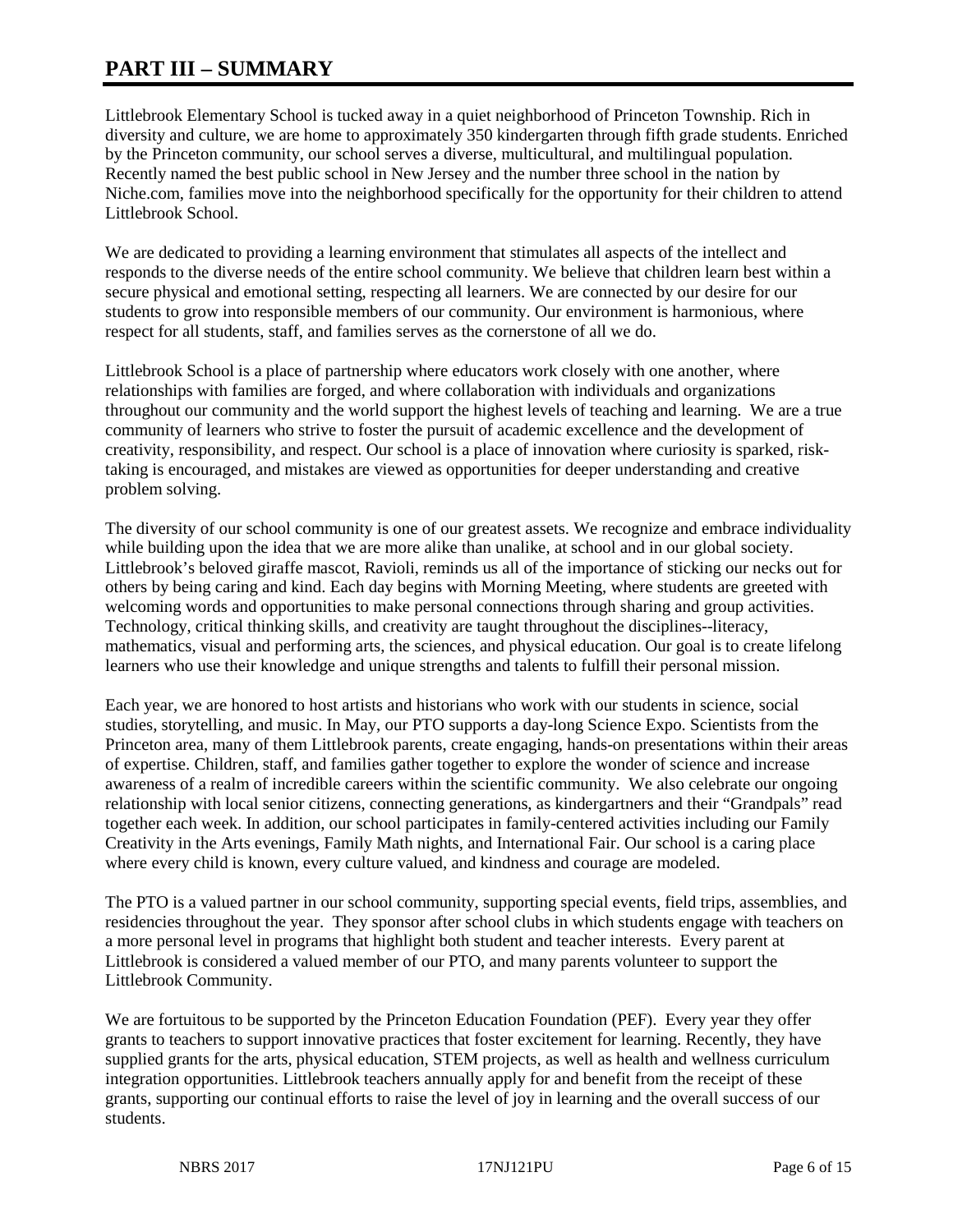Our "Joe Fund," a memorial fund named in honor of a beloved custodian, provides scholarships to children for extracurricular activities like drama, dancing, sports, and music lessons. The Joe Fund reflects the spirit of Littlebrook in its inclusion of all children in that it allows every child to have equal access to community resources. Funds are raised through donations as well as student-driven fund raising efforts.

At Littlebrook, we celebrate our shared values and unifying beliefs as echoed through our student created Littlebrook Peace Pledge:

At Littlebrook School I share and care. I listen, follow rules, and I play fair. I am responsible for what I say and do. Respect all people, my environment too. I'm honest and trustworthy, that makes me cool. I am a great student, I am a great friend, I am a great citizen at Littlebrook School.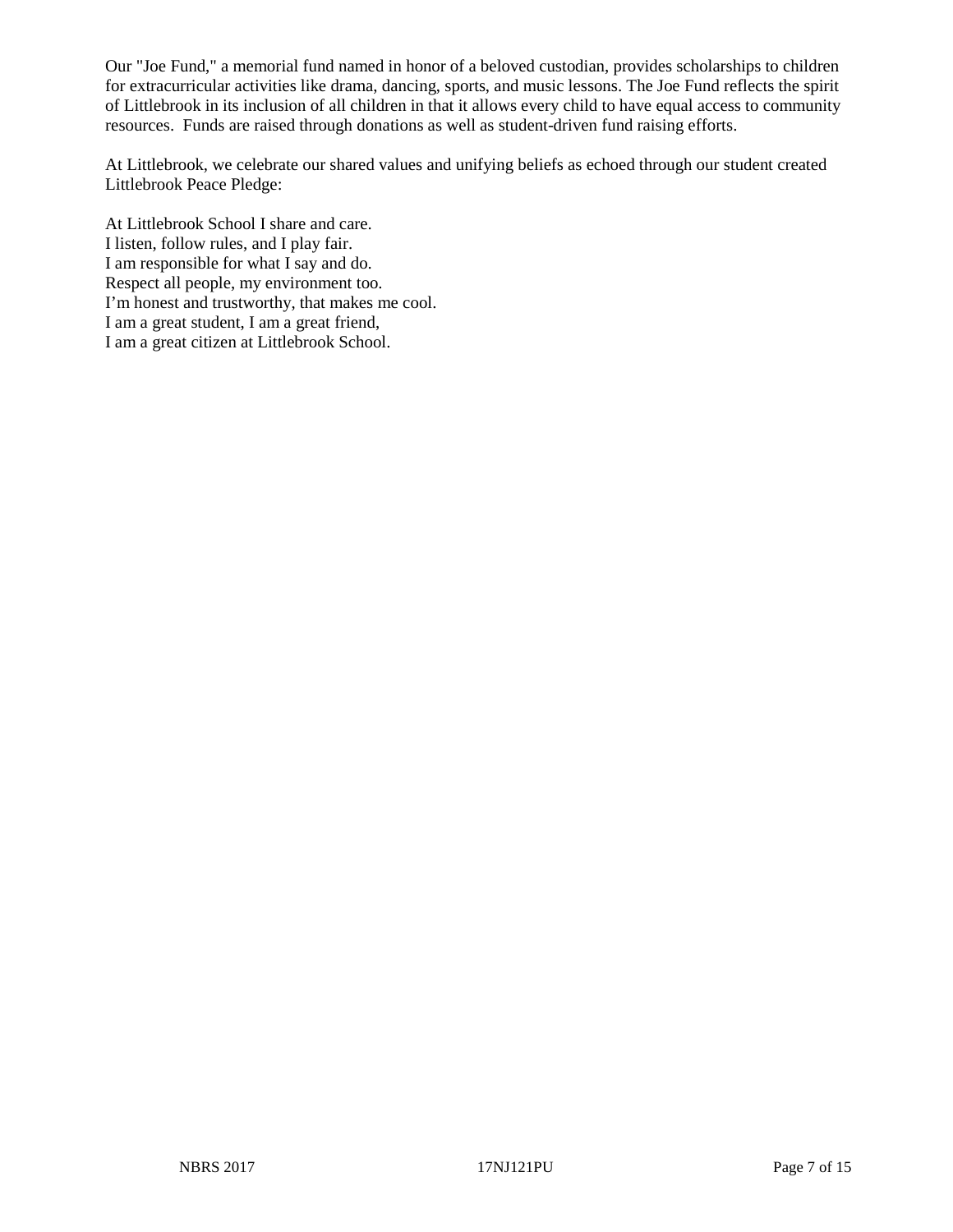# **1. Core Curriculum:**

From the earliest ages students learn to identify themselves as readers and writers. Teachers work within a balanced literacy framework to meet the needs of all students.

Through integrated word study practices, utilizing Wilson Fundations and Words Their Way, a solid understanding of phonemic awareness, phonics, and spelling are emphasized. Vocabulary is interwoven throughout the content areas to bolster background knowledge and promote academic language.

Students work within the scope of learning progressions embedded throughout the Teachers' College Units of Study in Reading and Writing Workshop. Through mini-lessons, guided reading groups, strategy groups, and one-on-one conferring, teachers work in a naturally responsive, individualized way. This approach to reading and writing allows for differentiation of instruction based on student need, choice, and interest. We take pride in our culturally inclusive classroom libraries which mirror the diversity of our student body. Students self-select texts for reading from a rich bank of authentic literature and participate in book clubs where sophisticated conversations are held.

In Writer's Workshop, students find their voice. Mentor texts support understanding of writing across genres. Students frequently analyze their own work as well as that of their peers, and work in partnerships to reinforce the idea that we are a community of writers. Celebration of students as authors is an important part of the process. Publishing celebrations take place at the culmination of each unit of study.

Fostering a mindset for mathematical thinking and learning is the underlying theme across our Math curriculum. Utilizing the Everyday Math program aligned with Common Core State Standards, students develop the understandings and skills that promote lifelong mathematical power and open-ended thinking. As students explore mathematical concepts in ever-increasing depth, often working in partnerships, they engage in 21st century problem solving.

Applying math skills in other disciplines starts early. While planting seeds in the garden, first graders explore ratios to create optimum soils for plants and chart plant growth, and second graders use scale to graph data and plan a butterfly habitat. Throughout the grades, project-based learning encourages students to use math skills in novel ways. In fifth grade, students are flexibly grouped based on performance, which allows them to develop a passion for math. They create monthly projects for each math unit that extend their learning and provide challenges.

The goal of our science curriculum is to have students think and practice as scientists while nourishing their innate sense of wonder about both our natural and technological world. Our science program consists of grade-level classroom instruction and weekly lab science lessons, taught by a science specialist, that complement grade-level units. The units address both content and process skills linked to Next Generation Science standards. Our overarching approach is one of inquiry. Through well-designed investigations involving data collection, analysis, and reflection, students find answers to their questions, resolve how their findings fit in a broader understanding, and posit how to extend their investigation from new questions that arise. Learning opportunities include hatching chicks, observing monarch butterflies, creating simple machines, and designing an investigation of Wisconsin Fast Plants. The garden provides opportunities for children to grow and prepare foods using fresh herbs and vegetables, increasing student awareness of sustainability.

The mission of our social studies curriculum is to develop creative, collaborative, and independent thinking among students through inquiry, research, and analysis. Students are taught to analyze primary and secondary sources for content, audience, and point-of-view using a variety of resources. Our location allows us to enrich the curriculum, utilizing local historians to provide an authentic historical experience. Upper grades visit the Trenton Barracks and Washington Crossing, travel to Howell Living History farm, do a study of the Lenape including a visit from John Kraft, and a Civil War study culminates with a trip to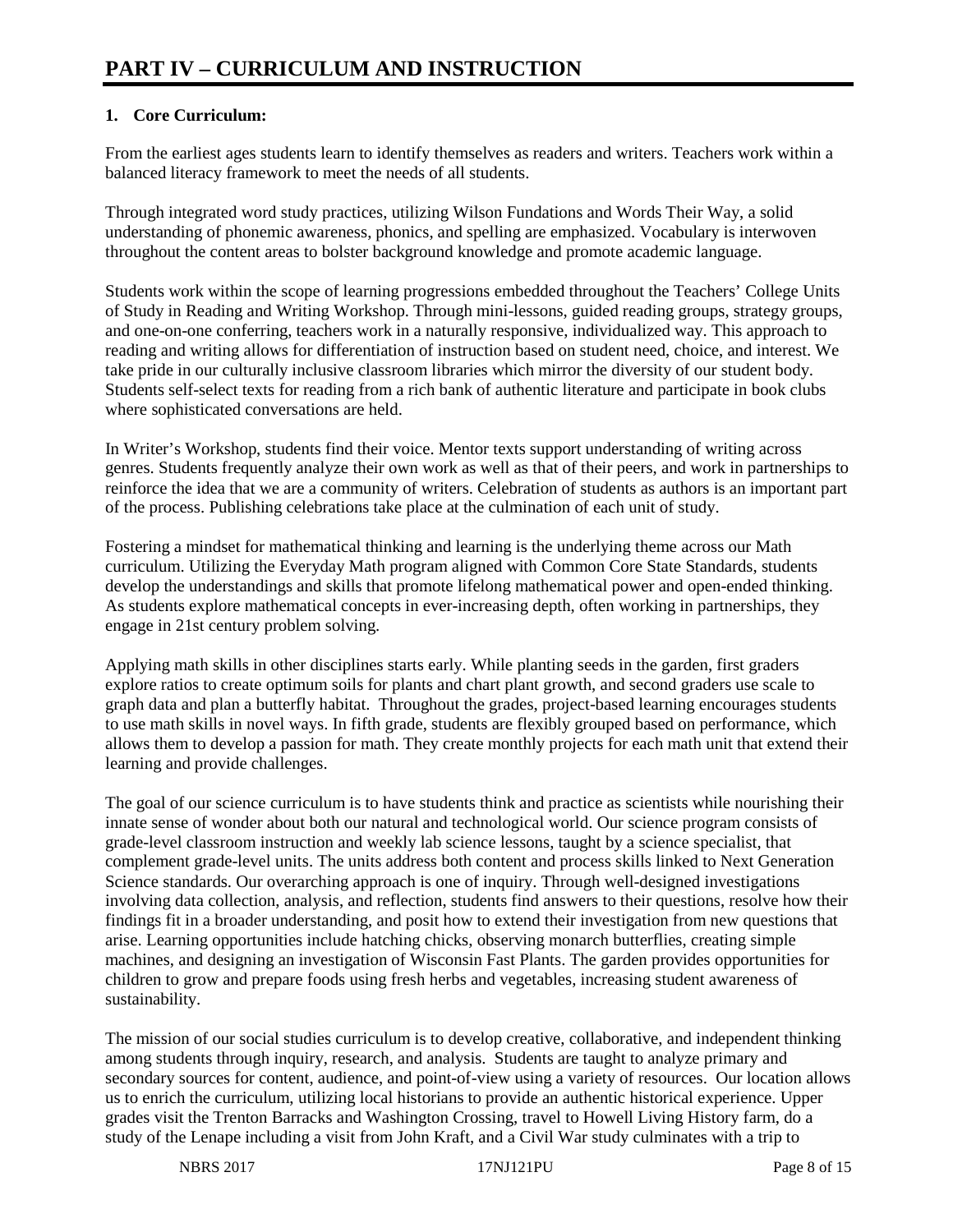Gettysburg. Each of the younger grades ties their curriculum to the local community, affording a hands-on learning experience. This includes tours of local businesses and visits from firefighters and other service personnel. Children develop an understanding of the variety of human experiences and the diversity of our world, inspiring them to become responsible citizens in their communities and beyond.

Civic learning and engagement that begins at an early age stimulates creativity and builds 21st century skills. Our students engage in service-learning experiences annually, developed to help the larger community. Kindergartners, after earning money at home for doing chores, purchase and deliver healthy cereal to HomeFront. Fourth graders work to improve the lives of people in need by connecting with children at the Morristown Neighborhood House. They write pen-pal letters and provide nutritious snack packs. Fifth grade students express their gratitude for our veterans through letter-writing, attending local Veteran's Day celebrations, and making paracord bracelets for Operation Gratitude. At every grade, students develop a deeper and broader understanding of curricular concepts and their personal ability to affect change.

## **2. Other Curriculum Areas:**

At Littlebrook School we believe that the arts play an important role in the education of every child. The arts allow children to explore and develop talents while integrating curriculum. An arts education enriches students' lives and gives them opportunity to pursue interests outside of the four core subjects. Through our arts program, students at Littlebrook develop innovative thinking, creativity, and alternative ways to communicate and express human emotions.

Littlebrook's visual arts program allows students to become more aware of the world and its connection through art. It culminates in a yearly Family Arts Night that celebrates all of our students as artists. In weekly art classes, students develop a foundational understanding of art techniques using a wide variety of media, including drawing, painting, sculpture, printmaking, and textiles. Students develop an appreciation for art history and experience different cultures through the study of each culture's media and art.

Our elementary music program engages students in the performance, creation, and response to music. Twice-weekly music classes allow children to develop self-expression, creativity, and an appreciation of world cultures through a broad repertoire of music. Students are engaged in movement, instrumental performance, vocal performance, music composition, music literacy, and improvisation, developing an appreciation of both the art and science of music. In addition, all students in grades four and five participate in choir while students in grades 3-5 can participate in band or orchestra.

Littlebrook's Media Center provides a welcoming place for students to foster their love of reading. Students engage in weekly lessons, led by our media specialist, relating to literacy, research, and other content areas. The library, which houses over 20,000 titles featuring quality children's literature, is reflective of our commitment to diversity and multicultural values. For teachers, our media specialist maintains a professional resource library that highlights the most current trends in education.

At Littlebrook, we believe schools are a key setting for teaching public health issues and healthy living strategies. Through weekly health lessons, students in first through fifth grades engage in an ageappropriate and culturally sensitive health education program that encourages them to develop the knowledge, attitude, skills and behavior to adopt, maintain and enjoy lifelong, healthy habits. Using handson interactive activities, students explore physical, social, and emotional wellness, covering topics including responsible decision-making, character education, body systems, nutrition, resistance skills, first aid, safety, and disease prevention.

Physical Education (PE) is an integral part of the total learning process at Littlebrook. Students at each grade level participate in PE twice a week, in addition to daily recess. PE strives to develop each student's personal philosophy towards the growth, development, and maintenance of his or her well being, including a desired lifetime of activity. Each student has the opportunity to develop his or her potential through a wide range of physical activities.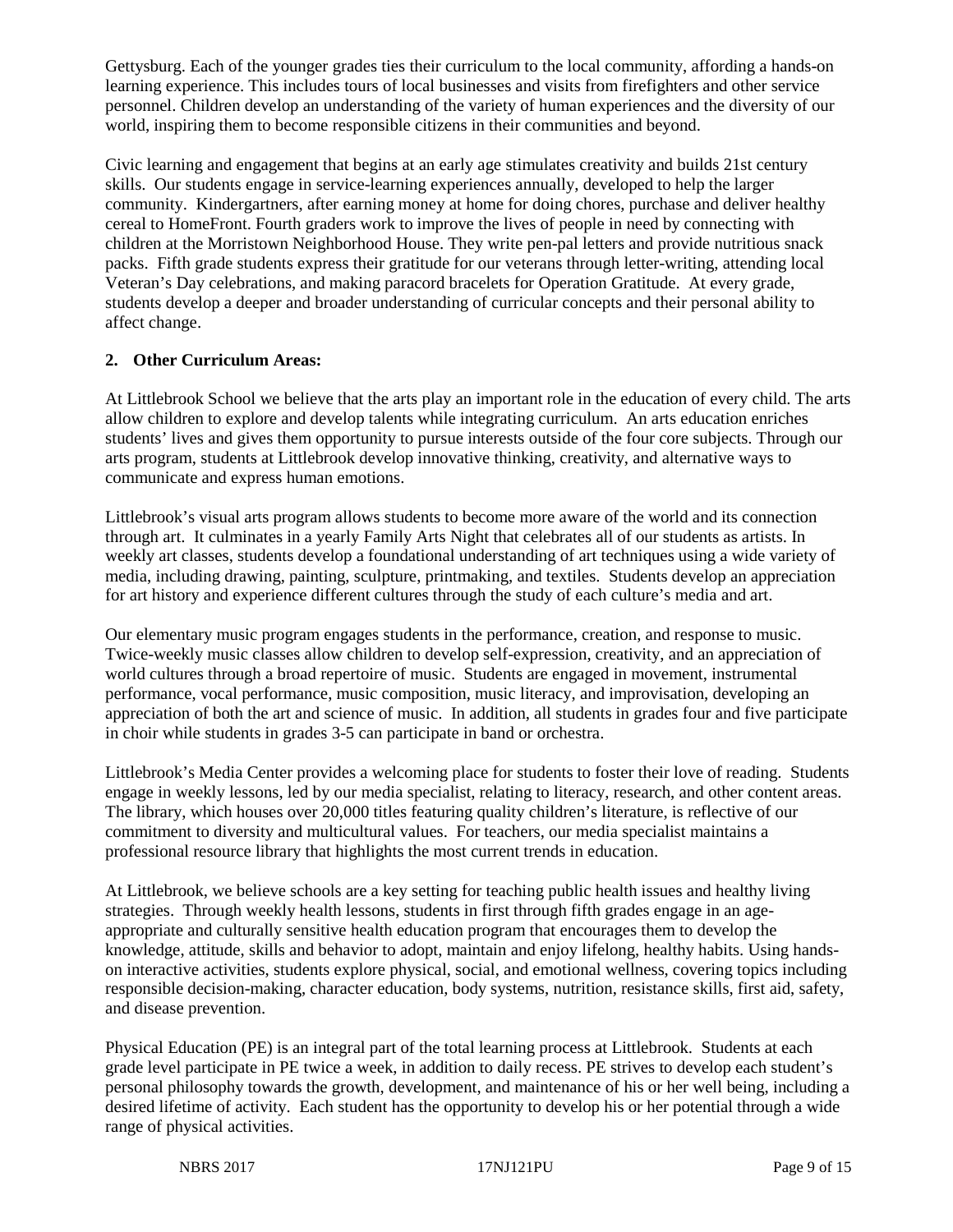Students begin Spanish classes taught by a certified Spanish teacher in first grade with fifteen minutes of instruction twice a week. At second grade and above, Spanish instruction increases to 35-minute classes three times each week using an immersion approach. Incorporation of general education curricula stressing literacy, math, science, and social studies helps students reinforce their learning while making connections to the new language.

Technology is seamlessly infused with the curriculum to enhance the learning process. It is a tool used to support differentiated instruction across all academic areas. Every grade level has access to iPads, Chromebooks, and to our computer lab. Each elementary classroom is equipped with an LCD projector, field sound system, computers, and wireless Internet access to enhance students' learning experiences. Students are encouraged to use interactive and innovative methods to reach higher levels of understanding. Through methods such as backchanneling, blogging, online journaling, virtual field trips, and Skype lessons, children explore a range of academic experiences. Teachers are encouraged and supported in the pursuit of the most engaging uses of technology.

The mission of our counseling program is to advocate for the equity and success of every student. Our school counselor collaborates with classroom teachers, other staff, parents, and community partners to maximize the development of educational, career, and personal/social competencies necessary for students to thrive as responsible citizens in a diverse and changing world. The school counselor teaches classes related to The Six Pillars of Character framework. These six pillars, Caring, Trustworthiness, Respect, Responsibility, Fairness and Citizenship, serve as the basis of our character education curriculum.

## **3. Instructional Methods, Interventions, and Assessments:**

Littlebrook School utilizes a Multi-Tiered System of Support (MTSS) to ensure that the needs of all students are met. Through collaboration, teachers work with students to reach their maximum potential. Use of assessment data plays a key role in monitoring student progress, guiding instruction, and in targeting instructional next steps. With this in mind, teachers can pinpoint goals and decide what interventions would be most appropriate for each child.

In September, students are administered the Developmental Reading Assessment (DRA) and are screened using the Dynamic Indicators of Basic Early Literacy Skills (DIBELS). Data gleaned from these tools serves as a baseline, identifying areas of strength and need. Administered each trimester, teachers use this data along with ongoing formative assessments to develop learning goals and provide appropriate differentiated instruction.

This year Littlebrook implemented the STAR Math assessment. Administered quarterly, teachers receive a report of their students' progress toward NJ Core Curriculum Standards. Instructional resources are available for teachers to enrich and extend the application of students' mathematical skills while supporting those who are not yet meeting grade expectations.

Teachers understand and work within each child's zone of proximal development, incorporating differentiated instructional practices to meet the needs of all learners. Instruction is tailored to each student in a way that promotes joyful growth and stimulates a love of learning. Each grade explores units that are aligned to multiple intelligences and students are encouraged to express themselves through project-based activities. Some of these experiences include learning about astronomy in a portable planetarium and a "Walking Classroom" which enables children to exercise while listening to educational podcasts.

Formal assessments are paired with ongoing formative assessments to create a fuller picture of students' strengths and needs. Should further intervention be indicated, the Intervention and Referral Services (I&RS) team reviews data, develops Specific Measurable Attainable Realistic Timely (SMART) goals, and recommends additional interventions.

By fifth grade, the percentage of students in our subgroups scoring at or above the state average on standardized tests increased. While most of our subgroups met the state average at each grade level, it was not consistent and there remains a gap of 10% or greater between the subgroups and the school's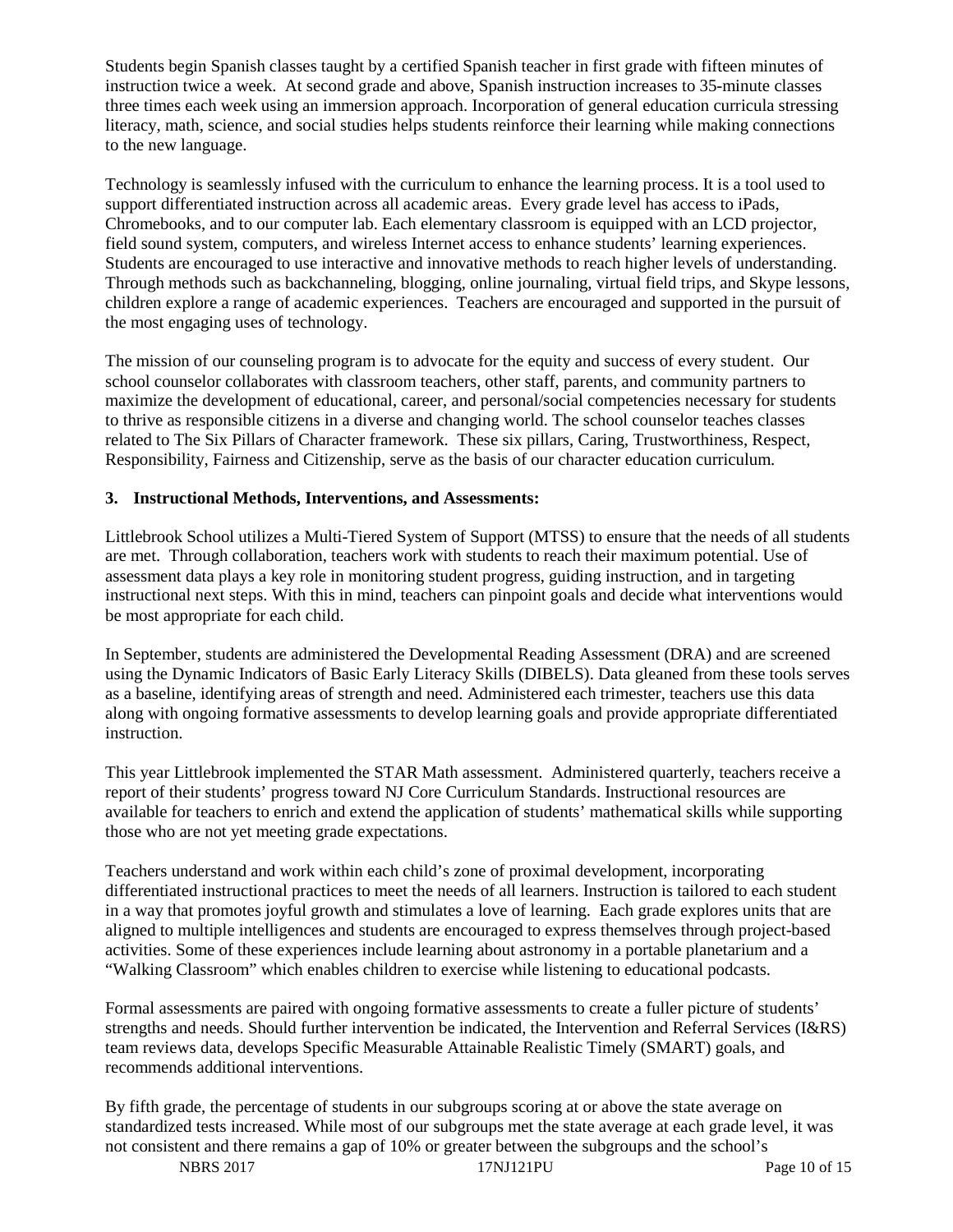performance. To minimize the achievement gap among African-American and special education students, and to ensure success for all students, we provide a variety of interventions. Teachers know their students as individuals and are able to provide differentiated support with flexible classroom groupings. Our schooldesigned Hurdles Program is available to any student in need of short term, concentrated instruction on a specific skill to "jump a hurdle" toward independence. When children require additional support, they may be referred to our Accelerated Intervention Services (AIS) program for more intensive intervention.

AIS teachers meet with students in push-in programs, small groups, or one-on-one pull-out sessions during our daily FOCUS period. Instruction is based on identified needs in language arts or math. Direct instruction may include guided reading using Fountas and Pinnell's Leveled Literacy Intervention and multi-sensory phonics methods. In-class support for math uses hands-on methods, preteaching of vocabulary, and reteaching to support a solid foundation of skills. Throughout the learning process, teachers use formative assessment to determine need and the most efficient and effective ways to help students reach their goals.

English Language Learners (ELLs) receive one English as a Second Language (ESL) class per day with our ESL teacher, then continue in their general education classroom, immersed in English. Classroom teachers with identified students have been trained in Sheltered Instruction Observation Protocol (SIOP).

Should the MTSS not be sufficient to meet a student's needs, they may be referred to the Child Study Team (CST) who conducts comprehensive evaluations. When a student qualifies for special education and related services, all efforts are made for instruction to take place in the least restrictive environment. Instructional assistance and in-class support provided by a special education teacher are services available to students within the general education setting. A replacement setting is available for students needing a smaller learning environment where instruction is provided directly by a special education teacher. Counseling, speech/language, occupational, and/or physical therapies are available to students as needed.

Littlebrook maintains high levels of student achievement using intentional and progressive educational strategies. Our staff is comprised of lifelong learners who value innovation and challenge students to meet and exceed expectations. Through differentiated instruction and our FOCUS period, student achievement is supported at every level.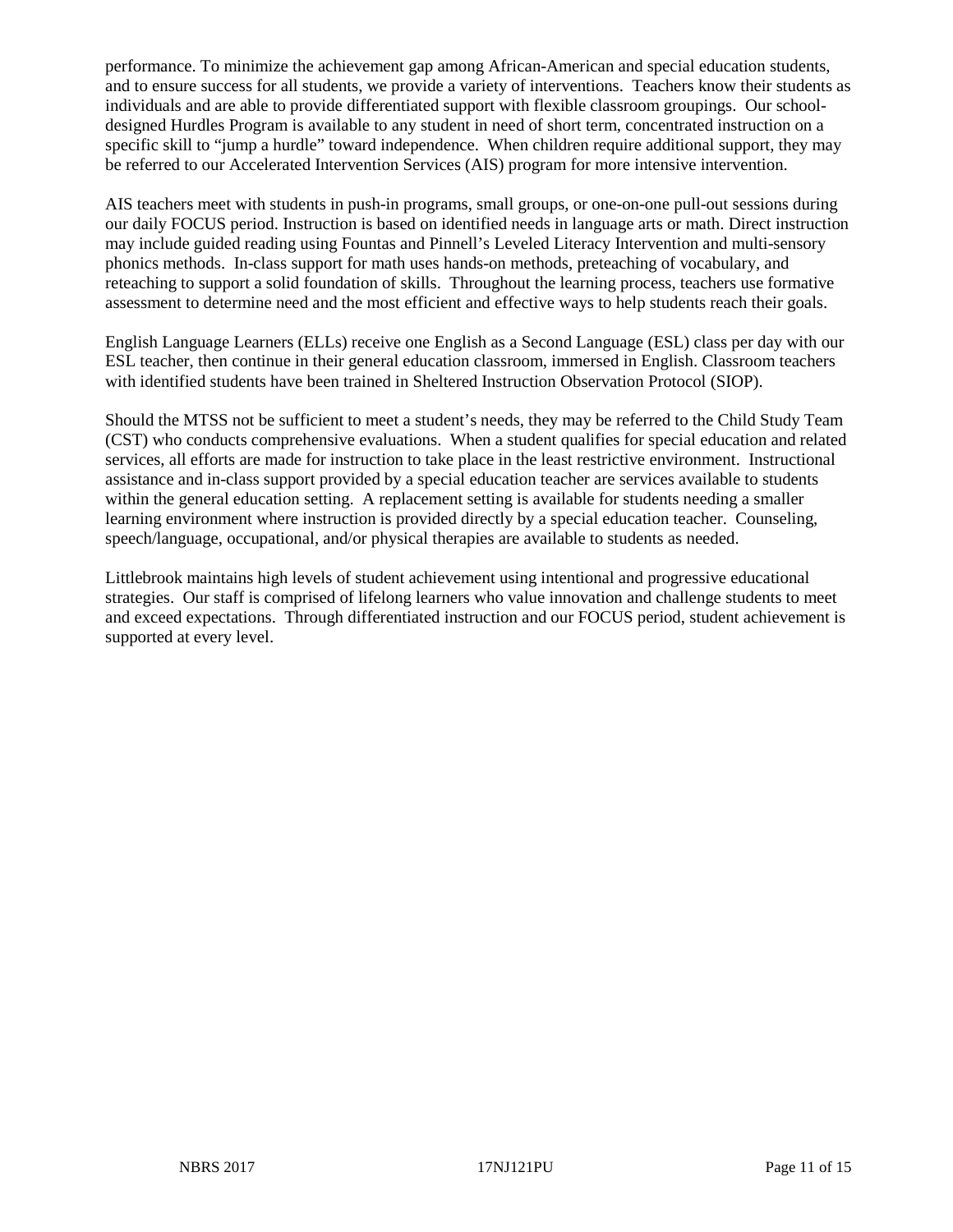# **1. School Climate/Culture:**

Every stakeholder at Littlebrook is invested in helping students in becoming their best selves. Littlebrook students are part of an environment that values creativity and intrinsic curiosity. Fostering a growth mindset is key to students becoming resilient, joyful learners who are motivated to achieve. Students are inspired to think independently, work collaboratively and embrace their role as global citizens. Within this framework, the whole child is valued and individual differences are celebrated.

Upon entering Littlebrook School, a feeling of warmth surrounds you. As a Responsive Classroom school, children are greeted each morning as they enter. Morning Meetings begin each day in a positive way, helping students to become known to their teachers and peers. Social and emotional growth is promoted through our positive education program, as highlighted by The Six Pillars of Character. These values are reflected in the Littlebrook Peace Pledge, created by students and teachers. Students promise to be a great student, a great friend, and a great citizen at Littlebrook School.

Our school climate is reflective of our commitment to taking care of one another, our school, and community. Teachers work as a team to support one another in their own learning as they share ideas in a safe and respectful space where all perspectives are valued. We are empowered to enrich the lives of the children we serve by creating lessons collaboratively, stopping in to one another's classrooms to observe and learn, communicating openly, and celebrating milestones in one another's lives.

A perfect example of how working together creates a place where children's minds, hearts, and bodies are nourished is our school garden. Students actively plan, care for, and partake in the foods from our garden. We partner with Garden State on Your Plate to provide students with an exposure to a variety of nutritious fruits and vegetables. Families and community members volunteer to participate in these food tastings where students experience the culmination of our efforts.

Collectively, the unique qualities of each member of our school community help to create a healthy, productive, and joyful space where the whole child is nurtured and valued. We believe that the social curriculum is as important as the academic, and that children learn best when they are known and their strengths are acknowledged. As such, a culture of kindness and caring at Littlebrook drives all of our work.

## **2. Engaging Families and Community:**

Littlebrook offers varied events and opportunities in partnership with parents and larger community organizations that engage all school constituents.

Littlebrook's connections to McCarter Theatre, The Princeton Senior Resource Center, Princeton University, The Institute for Advanced Study, Big Brothers/Big Sisters, Arm-in-Arm, HomeFront, Princeton YMCA, and Princeton Young Achievers provide opportunities and experiences that promote understanding of the world beyond the doors of the classroom. Through these programs students and families grow their connection to the community, realizing how they can better serve each other.

While Littlebrook utilizes various technology for effective communication, it is the human connection that is the heart of Littlebrook. Our school and classroom doors are always open to families who join classes to share stories about their culture or career. Parents and community members with STEM expertise or passion present at our annual Science Expo. Through hands-on scientific studies, the students are inspired to pursue their own wonderings and questions.

Each year, families are invited to participate in a variety of evening programs to strengthen academic achievement and home-school connections. Family Math and Family Art Nights allow families to experience hands-on cooperative learning, while enjoying higher-level and creative thinking activities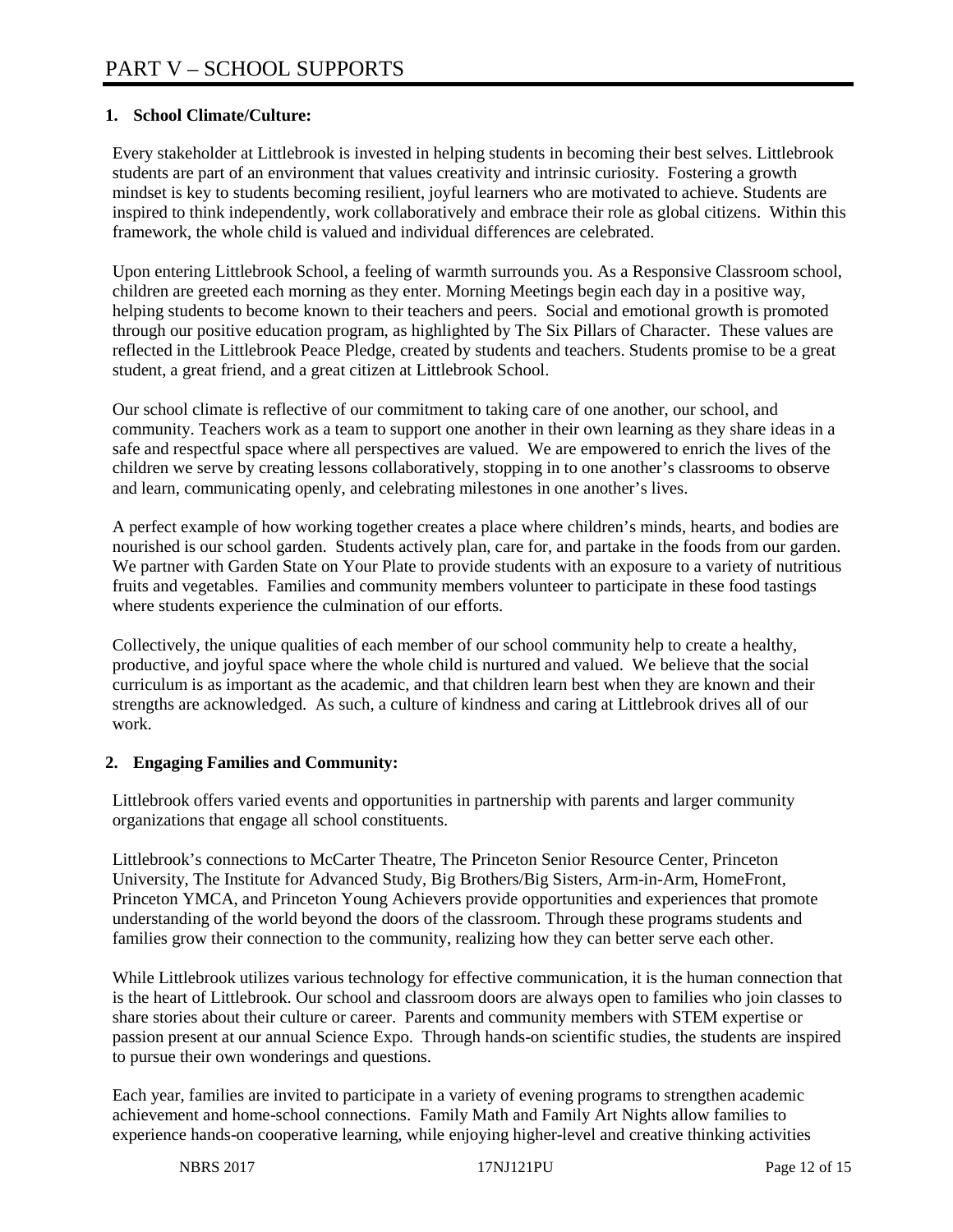together. Additionally, families participate in a Creatively Green Festival where discarded items are reused and repurposed, supporting our noteworthy sustainability efforts.

Littlebrook welcomes students from around the world as families arrive in Princeton for career and educational opportunities. To help families acclimate, Littlebrook offers New Family Orientation in September. A Welcome Packet, written by our third graders, is a helpful resource to get to know the school and the larger Princeton community. Families also participate in International Night, where students gain an awareness of the various cultures represented in our school through family presentations that include ethnic dishes and art. Every year, we ensure that our new families feel embraced and comfortable in their new surroundings.

Littlebrook works tirelessly to ensure that all members of our community are aware of these opportunities and that no family is unable to partake in an event because of extenuating circumstances. While many of our opportunities are free, we are able to provide transportation and scholarships through our Joe Fund. We recognize the value of all our families and know that each one makes us a richer community.

#### **3. Professional Development:**

At Littlebrook we believe that life as a teacher begins the day you realize that you are always a learner. Within and beyond the district's plan for professional development, Littlebrook teachers look for opportunities to grow. Our professional development is driven by a staff deeply rooted in educational pursuits. This translates into a team of educators that integrate the most current educational trends into their practice, allowing them to be poised and ready to address the varying needs of all students.

As reflective practitioners we are dedicated to a vision in which innovation is ongoing. Therefore, it is our goal to extend learning beyond the walls of our classrooms. To illustrate this, 4th grade teachers new to the immigration curriculum visited the Tenement Museum. Our science teacher partnered with a naturalist to develop a program at a local nature reserve which supports the fifth grade wetlands study. As a whole, teachers at Littlebrook immerse themselves in learning that goes beyond the curriculum and creatively supports our work.

Collaboration amongst grade level teams occurs naturally throughout the day and year. Formal grade level meetings with our principal ensure that grade level programs remain cohesive and all students successfully engage in the curriculum. Another collaborative experience at Littlebrook involves our Professional Learning Communities. PLCs were created for teams of teachers to work together towards a common goal. This opportunity for collaboration was embraced by our principal who made time for this kind of work to happen. Collaboration extends to all new teachers; our district invests in our new teachers through mentorship and Littlebrook believes that collaboration is the root of mentorship. Teachers are paired with new colleagues as they assimilate to our learning community and develop their professional practice as educators. This partnership evolves over a seven year period and offers both the mentor and mentee a unique, collegial experience. It is this philosophy that allows Littlebrook to function in a collective capacity, looking to each other as resources.

Teachers at Littlebrook School have invested in a Responsive Classroom model which supports and develops problem solving skills. Classrooms utilize a morning meeting where students gather, greet one another and work together to develop community and to problem solve. This model sets the tone for positive classroom environments. It considers the whole child and focuses not just on academic development but social and emotional growth. Responsive Classroom, when utilized across grade levels, provides a framework for all students to feel valued and safe. Littlebrook as a community has embraced this approach through ongoing training and collaboration.

### **4. School Leadership:**

"The whole is greater than the sum of its parts." This quote by Aristotle represents an overarching theme at Littlebrook School. It is a collaborative learning community where every member has a voice and plays a vital role in ensuring success for all children. It is within this type of empowered community that we have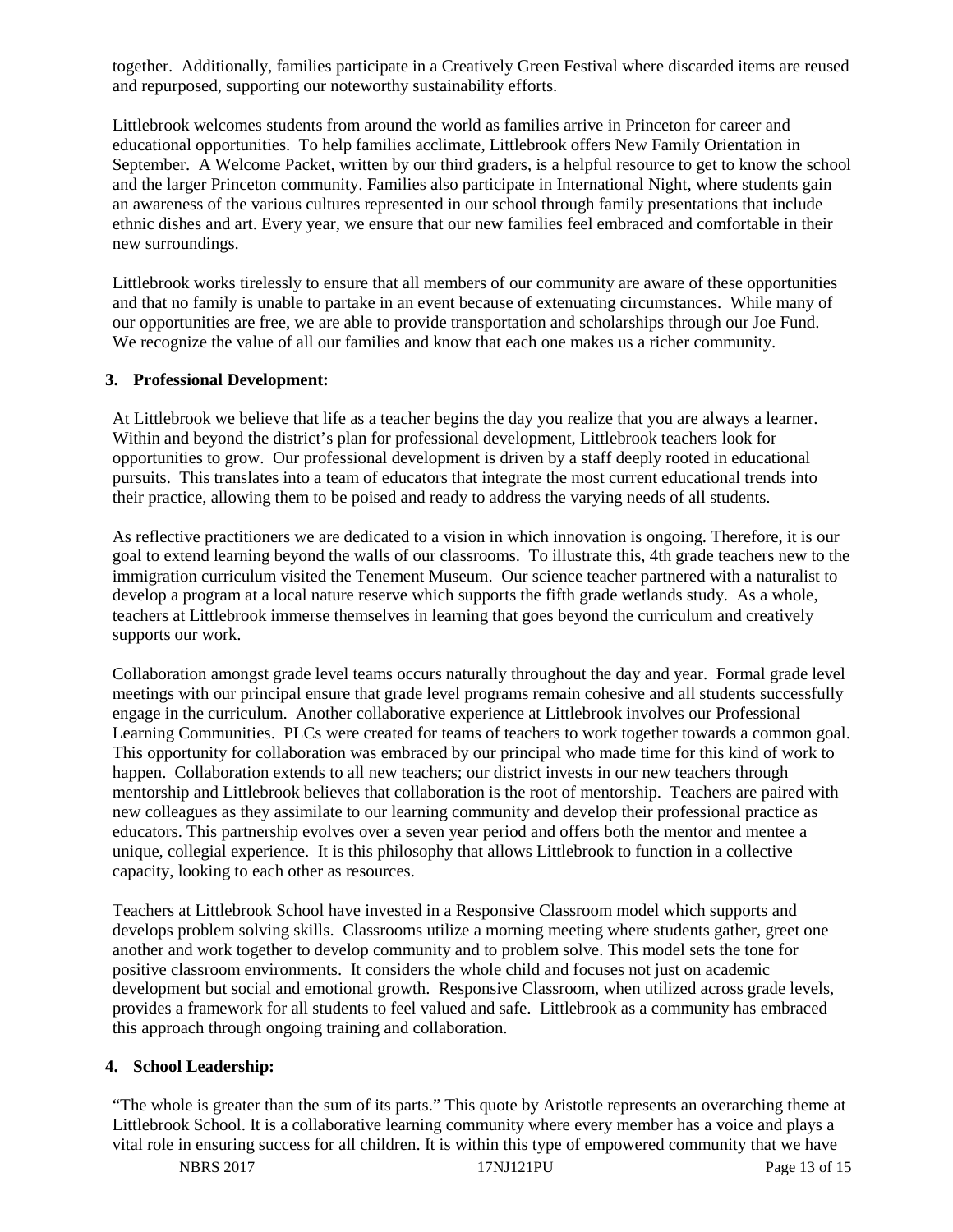shown ourselves to be an exceptional school.

Littlebrook staff is comprised of creative and intuitive life-long learners invested in the whole child, beginning with our principal. Her democratic leadership style allows the building of relationships among all stakeholders. She has an open-door policy which ensures accessibility to all staff. She has daily interactions with nearly four hundred students including being visible in classrooms daily and hosting birthday lunches and school-wide assemblies in which she personally engages the entire student body.

Staff at Littlebrook engage in the decision making process via committees, which guide school-wide decisions. Committees at Littlebrook provide a gateway for all stakeholders to have a voice. Our awardwinning green committee, led by our lab science teacher, recently developed a program to reduce our carbon footprint. Students are empowered to take responsibility for composting and recycling all materials generated by our school community.

As an advocate for students, each teacher becomes a leader, engaging every resource to create the best program possible. This may include coordinating efforts of the guidance counselor, social worker, instrumental music teacher, and community groups such as Big Brother/ Big Sister, or any other staff member, including custodial staff, that may connect well with a student.

Every parent of a Littlebrook student is a member of our Parent Teacher Organization. They maintain strong visibility in the building. Our PTO provides scholarships so all students can participate in every activity regardless of financial constraints. They organize special residencies and assemblies for the entire school population. They offer after-school clubs in partnership with teachers that highlight interests that extend the school experience in an innovative way. Littlebrook's PTO is an integral part of the unique opportunities afforded to our school community.